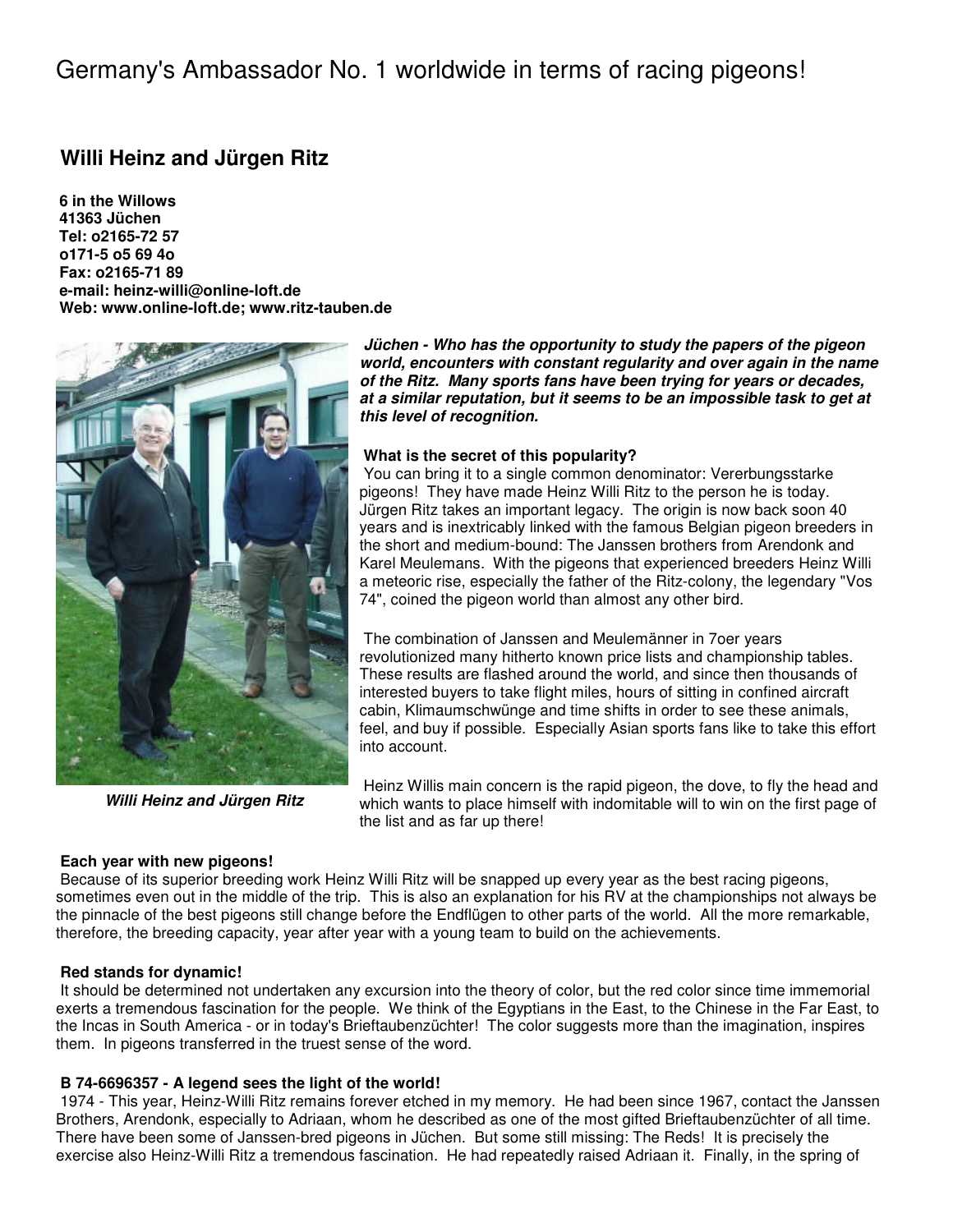1974, the wish was fulfilled. "We have a red for you," with these words he has already been welcomed at the entrance. So he came to his "Voss, 74", which should prove in the following period when the outstanding sires in general.

 A stroke of luck, a coincidence? Even breeders like Adriaan Janssen sometimes stood in astonishment before the whims of nature. A young red bird had becirct one hen and 11 year olds from this random pairing of the red "357 fell. With the feeling of Christmas and birthday in a Heinz-Willi went back home. A few months later, the mother of this bird's been sold. These were a daughter of the old "bull". Today we know that should have united in this little red all the good genes, because the "Voss, 73" later, brought not one as close to the "Voss, 74"!

 In order to "Voss, 74" around Heinz-Willi Ritz built on a tribe, which today still stands for excellence. One example is the bird 01055-03-367. A grandson of 01949-86-100. Which in turn is a son of 01055-81-29. And this is a grandson of the Red "Voss, 74".

| <b>Services "367":</b>          |                  | <b>Benefits: "100":</b> | Benefits "29":                |  |
|---------------------------------|------------------|-------------------------|-------------------------------|--|
| $1./1543$ pigeons               | 1./2794 pigeons  |                         | 1./6409 pigeons               |  |
| 1./943 pigeons                  | 2./2605 pigeons  |                         | 1./4986 pigeons               |  |
| 1./734 pigeons                  | 4./2467 pigeons  |                         | 1./1354 pigeons               |  |
| 2./2280 pigeons                 | 5./2o71 pigeons  |                         | 2./4920 pigeons               |  |
| 2./1227 pigeons                 | 5./1585 pigeons  |                         | 2./2362 pigeons               |  |
| 3./1962 pigeons                 | 6./1837 pigeons  |                         | 3./2158 pigeons               |  |
| 4./1710 pigeons                 | 9./8780 pigeons  |                         | 3./1413 pigeons               |  |
| 5./3576 pigeons                 | 14./2790 pigeons |                         | 7./4975 pigeons               |  |
| 5./2642 pigeons                 | 16./1195 pigeons |                         | 9./1661 pigeons               |  |
| 43./10123 pigeons               |                  |                         | 1. Ace Pigeon BDS             |  |
|                                 |                  |                         | 1984/85                       |  |
|                                 |                  |                         |                               |  |
| Travel service, 1984:           |                  | Travel service, 2004:   |                               |  |
| 1. RV Master                    |                  | 1. RV-Master General    |                               |  |
| 4. TG Meister                   |                  | 1. RV-year-old master   |                               |  |
|                                 |                  |                         |                               |  |
| <b>Gold Medal</b><br>$1_{-}$    |                  |                         | 1. RV Young pigeons Masters   |  |
| 1. Silver Medal                 |                  |                         | 1. RV short-range master      |  |
| 1. Verbandsmedaille "100 years" |                  |                         | 1. FG Young pigeons Masters   |  |
| 4. RV Young pigeons Masters     |                  |                         | 1. Bronze Medal young pigeons |  |
| 1.As Pigeon int "Reisduif"      |                  | 1.                      | Dove of the month of May, RV  |  |
| 1.As Dove "BDS"                 |                  | 1. Medal Altreise AM    |                               |  |
| 1. Superstar June "Gouden Duif" |                  |                         | 1. Medal PM Jung Travel       |  |

3x 1st Bankruptcy

 There are also single best pigeons in the aged and the young. These excerpts from statements about the 20 year period show the whole class, which resides in the Ritz-primitive tribe. Because really speak of a "tribe" must be in the case. The old "100" is the basis for his grandchildren to strengthen this base and are responsible for the achievements of the last two years. The "100" itself is the product of a very selective mating. None other than Jan Grondelaers time there at the crucial tip that "29" to set the 01055-83-251. The grandparents of the "29" all came from Arendonk, and the "251" points out a few times in her pedigree, "Voss, 74", including the "357" grandchildren 01055-80-533 and 01055-76- 781! For this tip Heinz-Willi is still grateful.

6x 1st Bankruptcy

#### **What pigeons adjust these primitive Janssen?**

 A fantastic supplement was Louis Wouters W hen 89-6366830. With it, the "100" 01055-92-877 the bird, which could handle numerous brought top prices, including a 1st Bankruptcy against 2736 pigeons and 8th Bankruptcy against 18,846 pigeons. He and three sons take care of offspring.

 A very good supplement was the aforementioned "Meteor" line of Hans-Theo Huth. From the origin also Janssen. Today they are barely in existence, since they were fantastic deals for the Far East.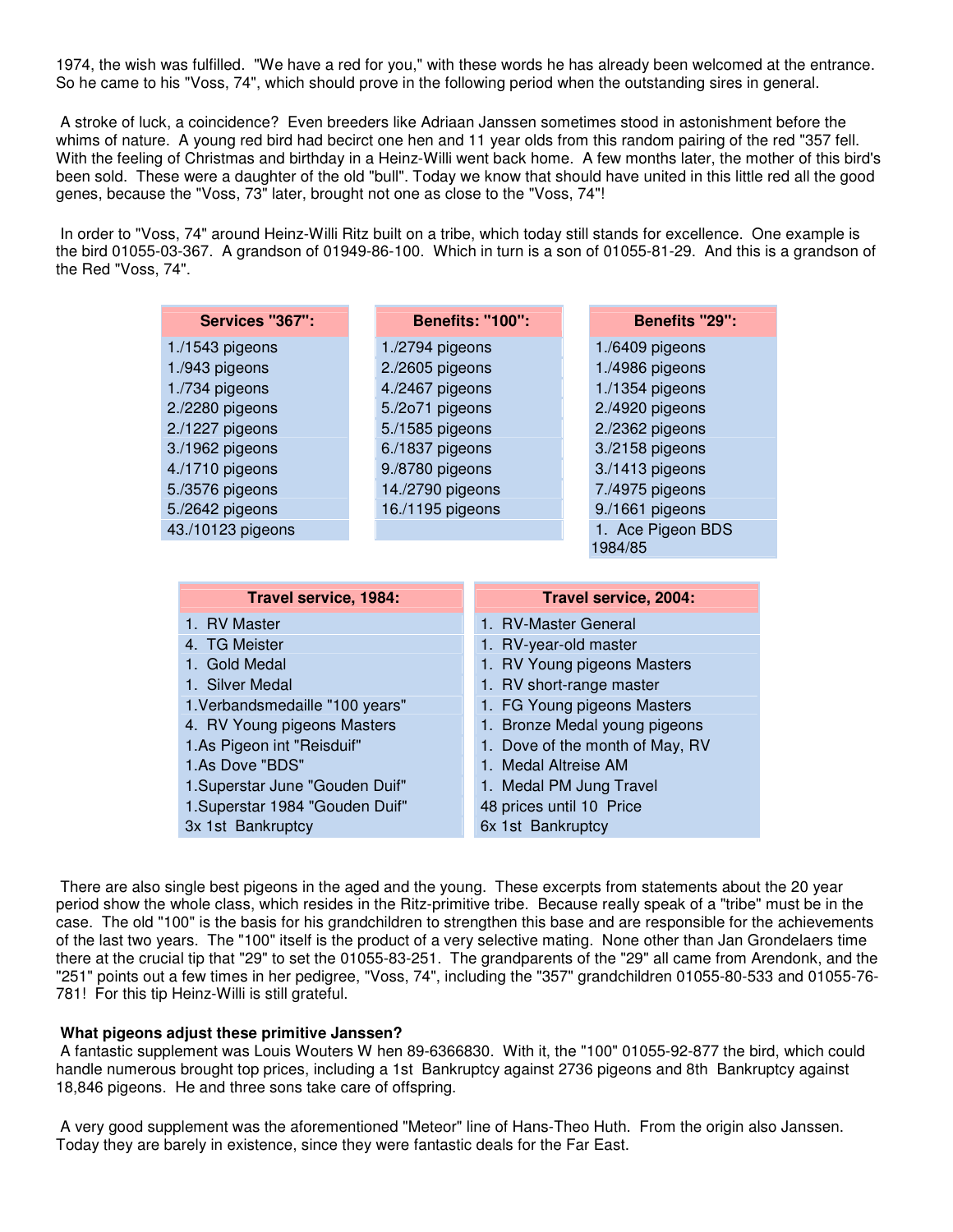#### **Further, the "Orleans" line.**

 "If you want to have in the long term success, you reinforce, with pigeons, you have to beat their own". At this rate in January had once Grondelaers Heinz-Willi given for the journey. It is precisely this knowledge, he heeded the past few years.

 In 2000, the bird flew 03379-98-887 the 1 Bankruptcy of Orleans. Not any 1st Bankruptcy, but the 1 against 41,713 pigeons of the 16th District! Shortly afterwards, the "Blue Orleans moved" by W. Offermanns after Jüchen, and with him his parents and a sister. The first reinforcements from the environment.

 2002 hosted the 16th District of the District of flight from Toury. In the game, more than 42,000 doves! Sovereign of the bird won 01013-00-1526 H. Pennings, third place went to the Community Berretz 06651-00-54 the blow-Lenzen & Son. Both birds could acquire Heinz-Willi.

#### **The best crossing? Our own line!**

 The old Maurice Delbar Heinz-Willi Ritz had once given to understand that the best crossing is one's own line zurückholt it from where it was crossed with the best results.

#### **Ritz-doves and Beyers feed:**

#### **Perfect combination for 1 Bankruptcies and top prizes!**

 The many 1st Bankruptcies, and the numerous top awards speak for exceptional pigeons, the outstanding leadership and balanced in all areas of nutrition. This makes sense as the complement Beyer Plus products, the diet is so important is this basic diet with Beyers feed. A balanced diet, each carefully tailored to the discipline and the journey causes the outstanding performance of the deaf body. Pay only the listed results. For years, Heinz-Willi Ritz is in this respect, no compromises. Of course, the young pigeons with the start of the autumn tour will be so directed. It says much for such care that address the pigeons completely out of direction.

 Over 30 years with the same basis for success: Heinz-Willi Ritz has done it. His son, Jurgen is preparing to enter into those footsteps. A heritage, it shall not, not yet. For, according to Heinz-Willi glowing remains the Brieftaubenzüchter fever. The name "Ritz" is a brand ...

> Klaus Kühntopp, 2006 (adapted 2009)

| <b>Date</b> | Кm  | <b>Pigeons</b> | <b>Percent</b> | <b>Places</b>                                                       |
|-------------|-----|----------------|----------------|---------------------------------------------------------------------|
| 02.05.09    | 270 | 1214           |                | 2,13,30,32,34,39,55,57, etc.                                        |
| 09.05.09    | 272 | 1216           |                | 1,3,50,54,62,72,75,78, etc.                                         |
| 23.06.09    | 450 | 1149           |                | 4,22,72, etc.                                                       |
| 30.06.09    | 490 | 1032           |                | 8,36,44,46,48,55,56,72, etc.                                        |
| 11.07.09    | 450 | 680            |                | 2,29,57, etc.                                                       |
| 11.07.09    | 450 | 1807           |                | 2.72, etc.                                                          |
| 11.07.09    | 450 | 5854           |                | 3.140, etc.                                                         |
| 18.07.09    | 330 | 670            |                | 14,19,27,74, etc.                                                   |
|             |     |                |                |                                                                     |
|             |     |                |                | <b>CFB flights Young</b>                                            |
| 29.07.09    | 130 | 1718           | 38.6%          | 1, 2, 3, 4, 5, 44, 45, 46, 47, 51, 58, 72, 89, 90, 91, 96, 97, etc. |
| 05.08.09    | 130 | 1628           | 65.8%          | 1, 2, 3, 4, 4, 6, 7, 8, 9, 10, 11, 12, 13, 14, 16, 19, 20, 21, 25,  |
|             |     |                |                | 29,55,60,77, etc.                                                   |
| 12.08.09    | 130 | 1188           | 49.3%          | 33, 34, 40, 40, 42, 43, 44, 44, 44, 44, 48, 50, 50, 50, 53, 53,     |
|             |     |                |                | 53,56,58,58,60,61, etc.                                             |
| 19.08.09    | 130 | 1336           | 73.2%          | 1, 1, 3, 4, 4, 6, 7, 8, 8, 10, 11, 12, 12, 14, 15, 16, 17, 18, 19,  |
|             |     |                |                | 22, 23, 24, 24, 27, 29, 31, 34, 36, 39, 40, 52, etc.                |
| 26.08.09    | 130 | 1132           | 85.3%          | 17, 17, 20, 20, 20, 26, 27, 29, 30, 34, 35, 35, 35, 39, 45, 47,     |
|             |     |                |                | 49,50,50,50,56,58, etc.                                             |
|             |     |                |                | CFB flights average of 68% prices                                   |

## **Results 2009**

**CFB 1 Master also 2,3,4,5,6,7,8, best young pigeons**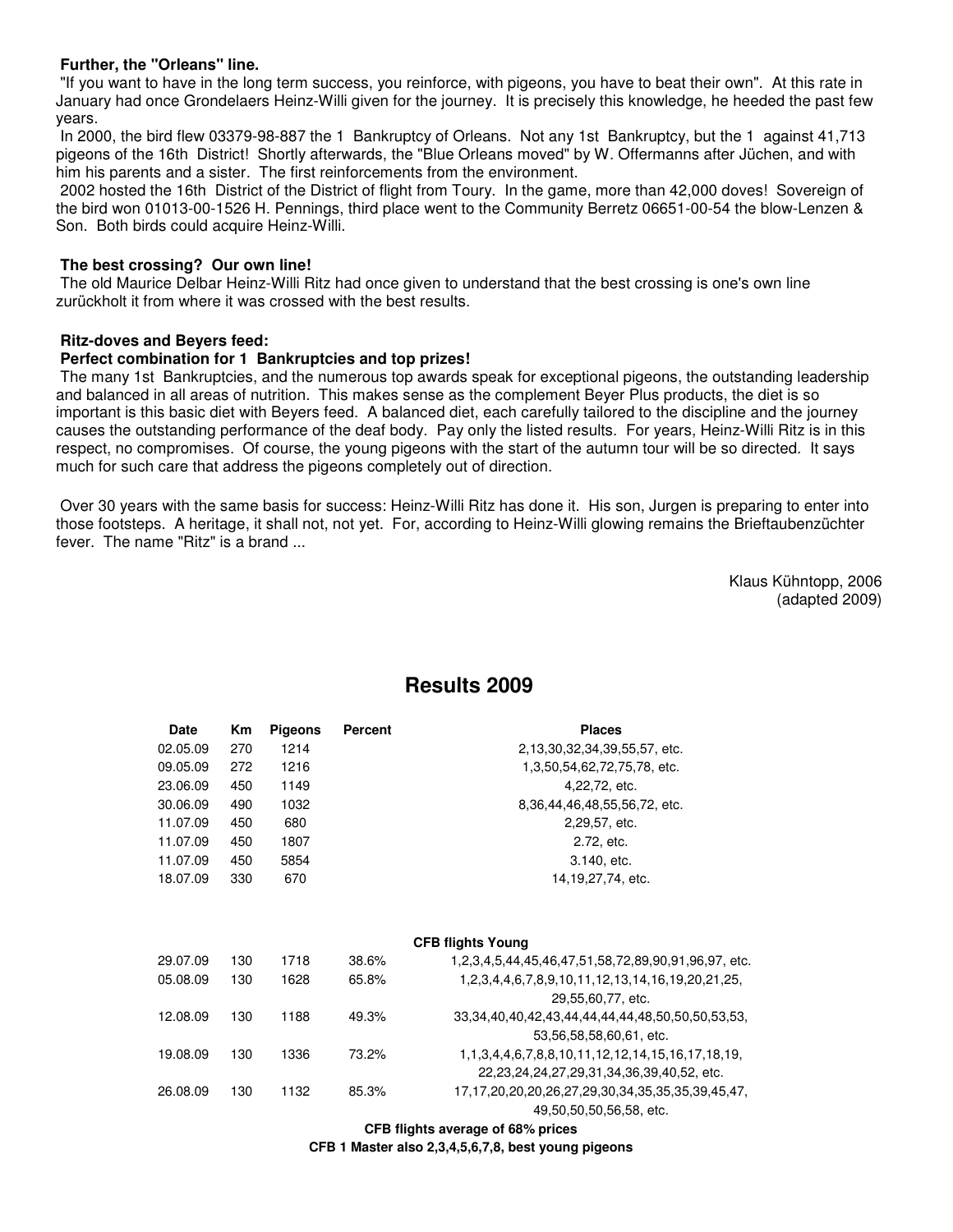| Young pigeons flights 2009 RV |     |      |                     |                                                                |  |  |  |
|-------------------------------|-----|------|---------------------|----------------------------------------------------------------|--|--|--|
| 03.08.09                      | 155 | 1343 | 55.3%               | 38,63,66,67,67,69,92,99, etc.                                  |  |  |  |
| 08.08.09                      | 182 | 1294 | 42%                 | 3,4,7,9,12,17,20,22,25,28,48,49,51, etc.                       |  |  |  |
| 15.08.09                      | 198 | 1304 | 60%                 | 16, 16, 18, 20, 23, 25, etc.                                   |  |  |  |
| 22.08.09                      | 235 | 1245 | 70.4%               | 8, 17, 19, 22, 24, 26, 26, 29, 30, 31, 36, 53, 54, 55, 85, 90, |  |  |  |
|                               |     |      |                     | 91,92,93,95,98, etc.                                           |  |  |  |
| 29.08.09                      | 271 | 1099 | 85.5%               | 1,6,7,11,13,21,22,22,24,25,26,27,29,31,35,42,43,               |  |  |  |
| FG.                           | 271 | 2409 | Also den1.<br>Price | 44,51,54,54,58,63,67,69,71,89,90,91,93,                        |  |  |  |
|                               |     |      |                     | 94,94,96,97, etc.                                              |  |  |  |
| 05.09.09                      | 331 | 892  | 47.1%               | 19,20,32,50,67,68,69,71,72,76,79,92,93,94, etc.                |  |  |  |

#### **1. RV Master Young pigeons 1. best young pigeon RV 6-6 = 502 Asp 6. Rk young master**

> Food plan by Heinz Willi and Jürgen Ritz

# **Pension plan by Heinz Willi Ritz with Beyer's elite - Enzymix**

#### Rearing:

• 7 / 40 Enzymix Modern farming system

#### Travel:

- Saturday & Sunday 7 / 48 Enzymix Recup
- Monday through Wednesday 43 / Enzymix Structure
- Monday Friday 7 / 47 Energy

#### Mauser:

• 7 / 22 Enzymix Mauser methionine

#### Water:

- Breeding and molting 3 times a week Beyers Herba zyma 5 ml to 2 liters of water
- Plus Beyers Bioflorum over food
- 2 times per week Chromix if there are young in the nest. (Important)

#### Travel: (Alt & Jung - Travel)

#### Return:

- 1 teaspoon Beyers Electrolyte Plus
- 2 tablespoons Beyers Gluco Sport on 3 liters of water

#### 2-3-4 Day:

• Beyers Herba zyma = 1 cap of 2 liters of water

#### 5-6 day: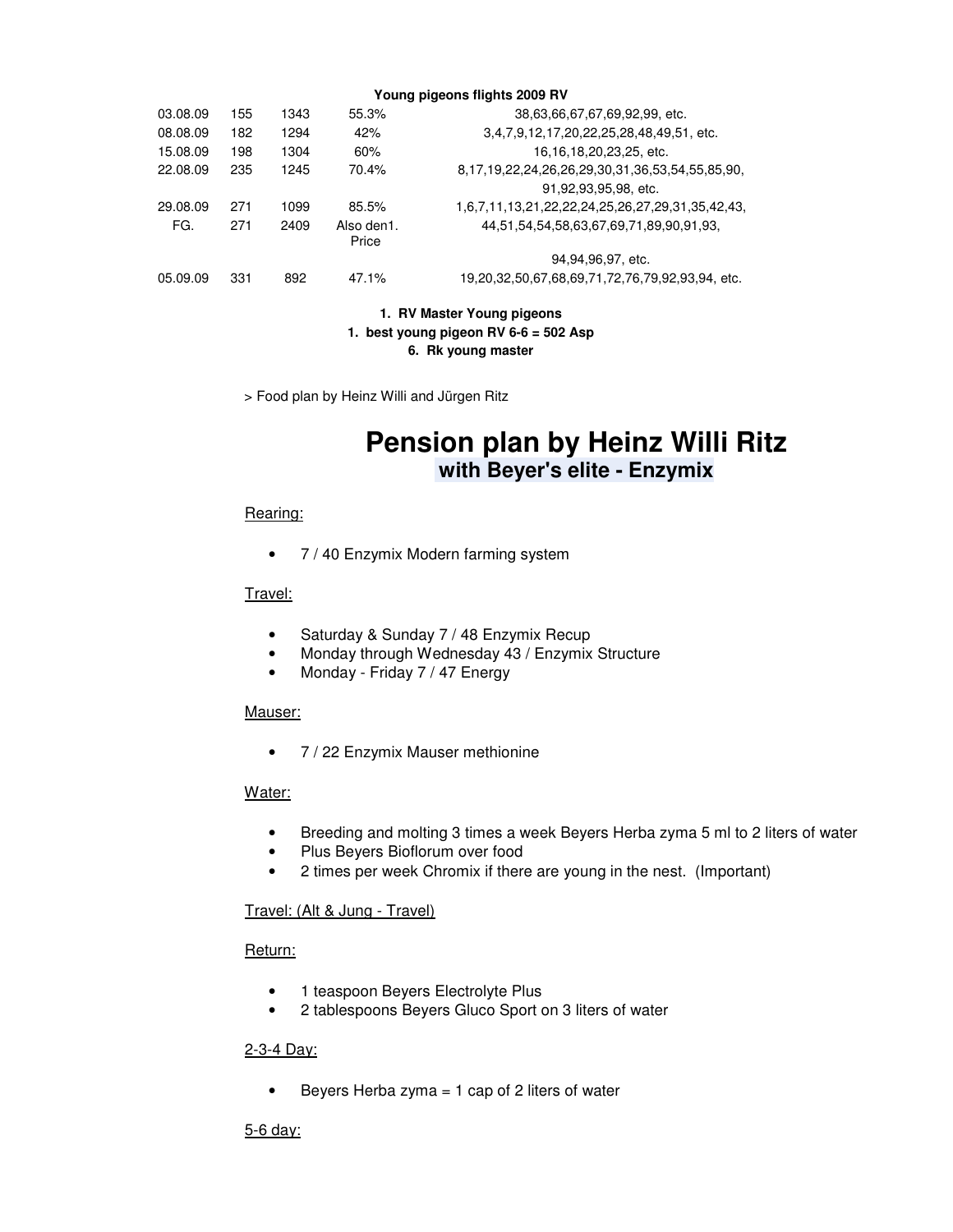• Beyers Gluco Sport = 1 tablespoon to 2 liters of water

#### Feeding 5 days:

• Beyers Amino Plus = 1 tablespoon to 2 kg of feed

### Feed 6 days:

• Beyers Mineral Plus = 1 tablespoon to 2 kg of feed

#### Swimming:

• 2 x per week with Beyers Fino bath salt bath.

## > Breeders





| 0954-07-91 W            | h | o. |
|-------------------------|---|----|
| Jüchen Mädche           |   |    |
| H.-W. Ritz              |   |    |
| Granddaughter 586 x 720 |   |    |

Brother  $662/07 = 3x$  set 2x 1st Price

10

昏

 0954-07-99 V  **De Erbreine 99** 

 H.-W. Ritz Granddaughter 586 x 720

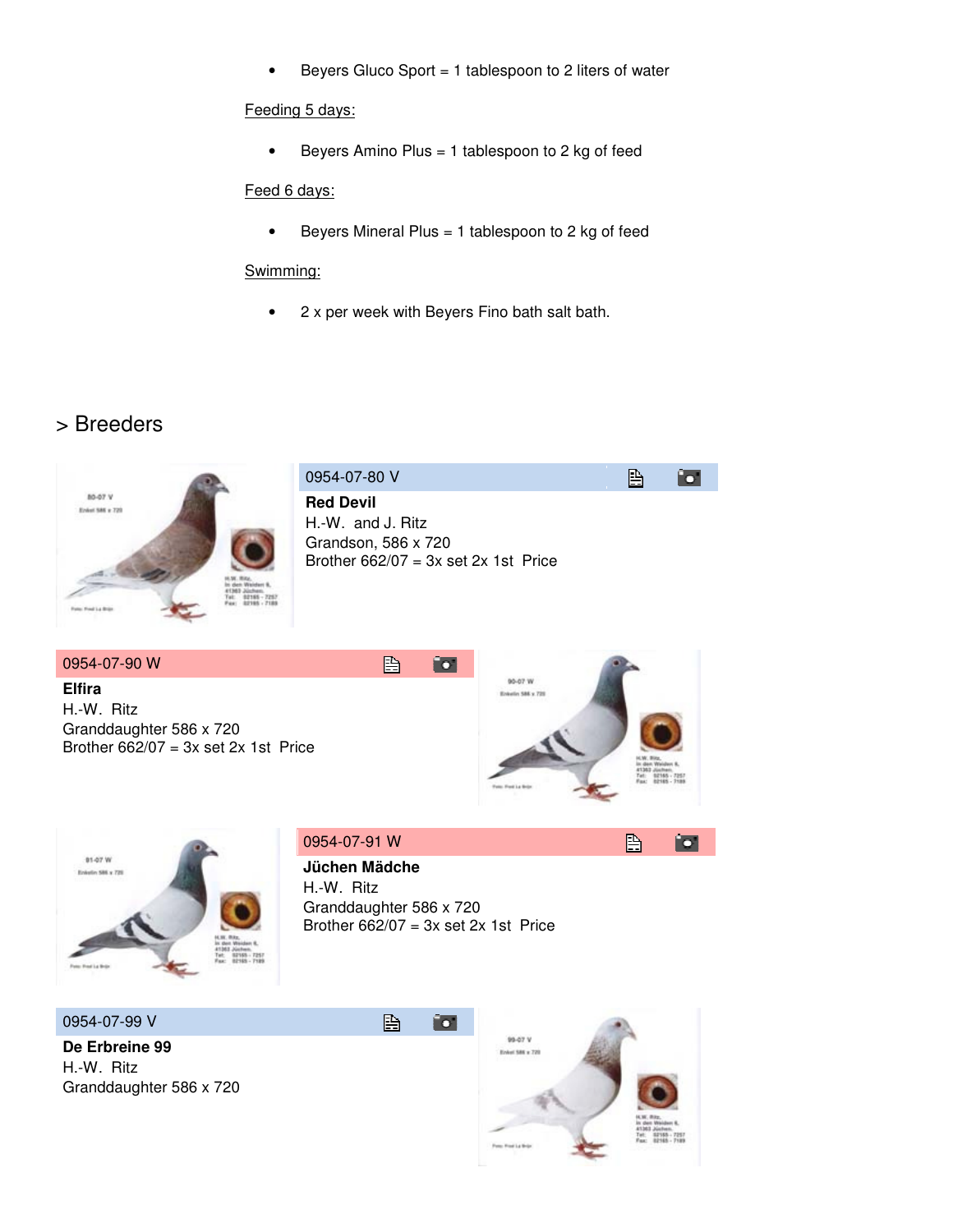

 0954-07-100 V  **De Fahle 100**  H.-W. and J. Ritz Grandson, 586 x 720

昏

# 03352-05-371 W

 **H. Jung**  H.-W. Ritz Daughter of 586 x 720





### 03352-05-396 W

 **H. Jung**  H.-W. Ritz Daughter of 586 x 720 Inbred 100

昏

#### 03352-05-399 V

 **H. Jung**  H.-W. Ritz Son of 586 x 720



自

西





 **H. Jung**  H.-W. Ritz Daughter of 586 x 720





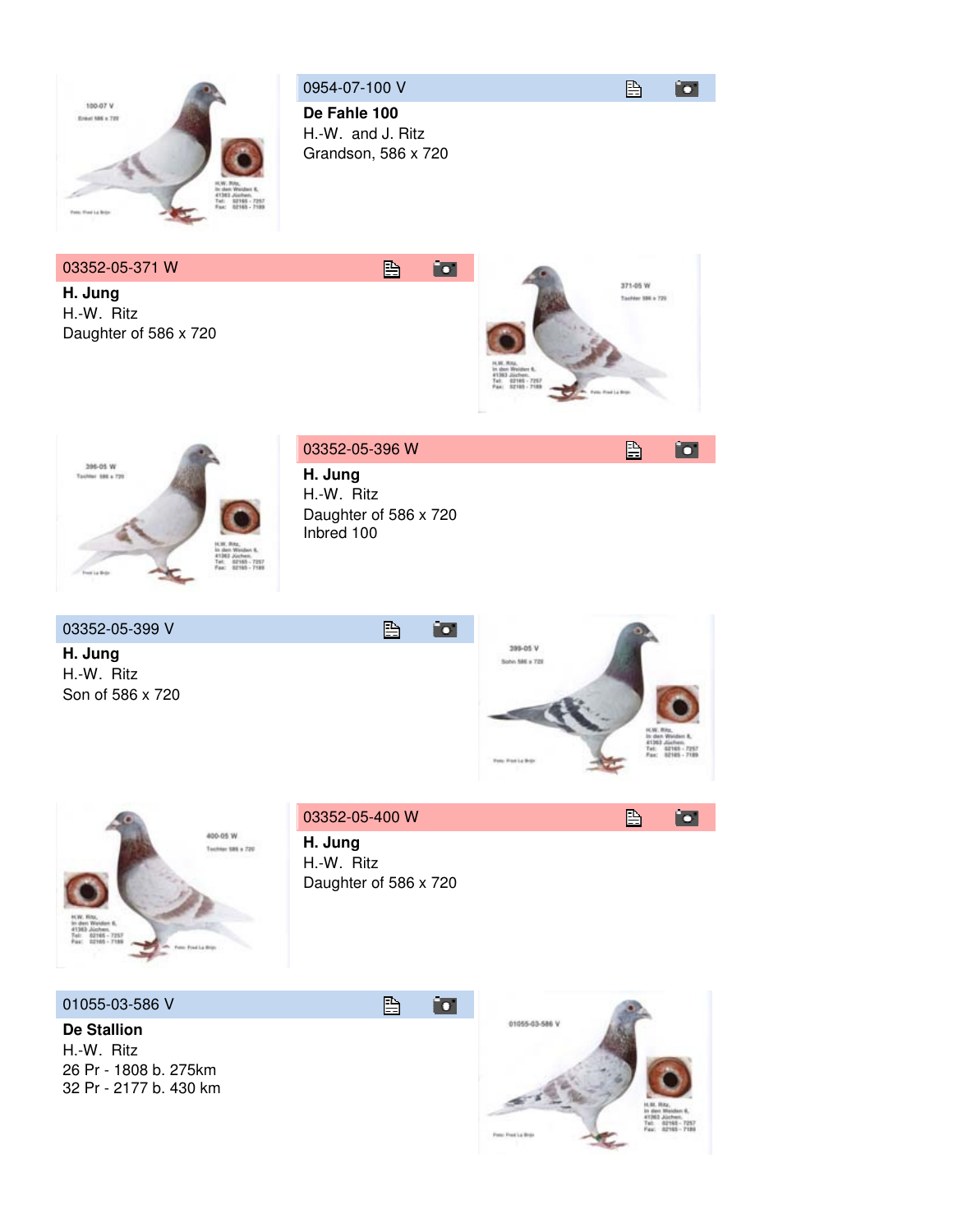

 **Breeding Jewel**  H.-W. Ritz Daughter 100



昏

迈

12



0954-07-785 V

 **Red Panther**  H.-W. and J. Ritz Grandson, 586 x 720 Brother  $662/07 = 3x$  set 2x 1st Price

昏

 0954-07-800 V  **De 800** 

 H.-W. Ritz Grandson, 586 x 720





 03352-04-915 V 昏  **H. Jung** 

 H.-W. Ritz Son of 586 x 720

昏

10

03352-04-934 W

 **H. Jung**  H.-W. Ritz Daughter of 586 x 720